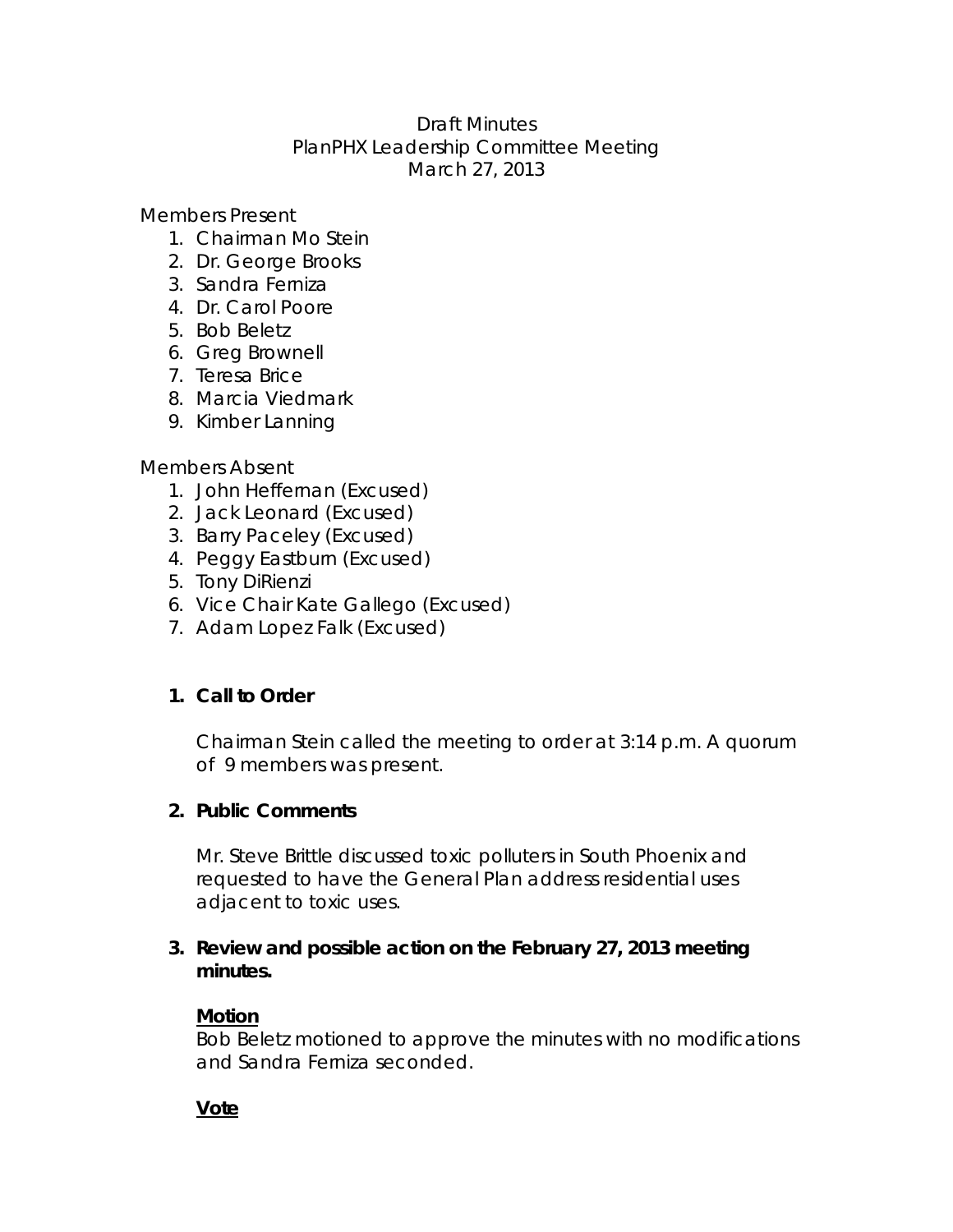9-0

**4. Review and possible action on the March 13, 2013 meeting minutes.** 

## **Motion**

Bob Beletz motioned to approve the minutes with no modifications and Sandra Ferniza seconded.

**Vote** 

9-0

## **5. Presentations and discussion on the PlanPHX Big Ideas, Assets and Challenges.**

The following is a summary of the committee discussion on each of the Big Ideas and their respective assets and challenges.

Big Idea: **Create a Vibrant Downtown** presented Dr. Carol Poore. Dr. Poore read the vivid description for the Big Idea and emphasized the importance of utilizing the word "downtown" in the title.

Committee members had the following comments:

- Address the issue of parking
- **Incorporate the phrase "unique locally owned businesses"**
- Consider reordering the description to put the vision of residents as the second paragraph
- **Begin to think about metrics for success**

Big Idea: **Build a Greener Phoenix** presented by Dr. George Brooks. Dr. Brooks emphasized the subcommittee's desire to have the vivid description be inspirational.

Committee members and Dr. Brooks discussed the following:

- Concept of tying sustainability to education of children
- Where and how do we tackle the issue of the economy and jobs
- The need to highlight what is unique about Phoenix and how do we sustain it (i.e. Hohokham and farming)

Big Idea: **Create Identity by Celebrating Diverse Communities**  presented by Teresa Brice and Greg Brownell.

Both Teresa and Greg Brownell discussed the decision to use the word "community" instead of the word "neighborhood" when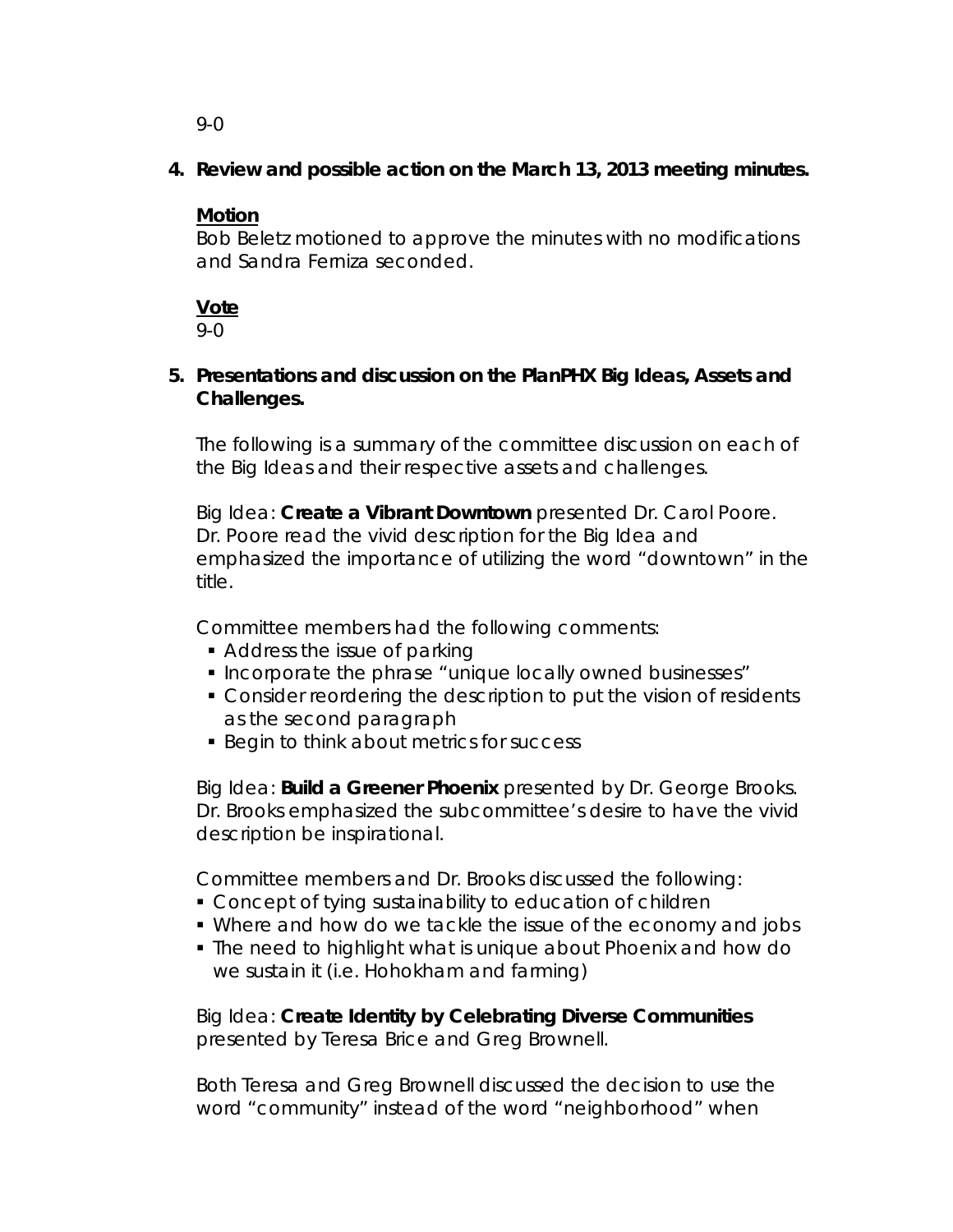finalizing the title. Greg discussed the notion that the word "community" allowed the subcommittee to capture those parts of our city that aren't traditionally categorized as or with a neighborhood, but certainly contribute to the area's character and sense of community.

Committee member comments were as follows:

- Second paragraph, consider adding the phrase "enriches city's identity".
- Committee should read the Soul of the City report by Gallup
- **The Villages needs to be addressed somewhere**
- Insert the word "durable" in last sentence after vibrant
- Need to bring business and neighborhoods together in 3rd paragraph.

Big Idea: **Connect People, Place, and Activities** presented by Sandra Ferniza.

Sandy explained that some work was still needed on the vivid description but that the subcommittee had broken the Big Idea down into three sections: Transportation, Cultural, and Knowledge.

Committee member comments were as follows:

- **Local assets should include parks and trail systems**
- **Provide a balance of suburban and urban neighborhood** elements
- **Incorporate bikes in transportation in one area and recreation in** another
- **Insert safe and affordable into summary.**

## Big Idea: **Enhance Community Engagement presented by Joshua Bednarek**

Josh read the vivid description and highlighted some of the discussion points from the subcommittee meetings.

Committee member comments were as follows:

- **Title needs a little work. The new title, while simpler, loses some** of the messaging associated with the previous title "The Proof Is in the Process". Consider using a more positive action verb like 'build, create or develop".
- Description needs more language regarding meeting people where they are at and getting residents to engage